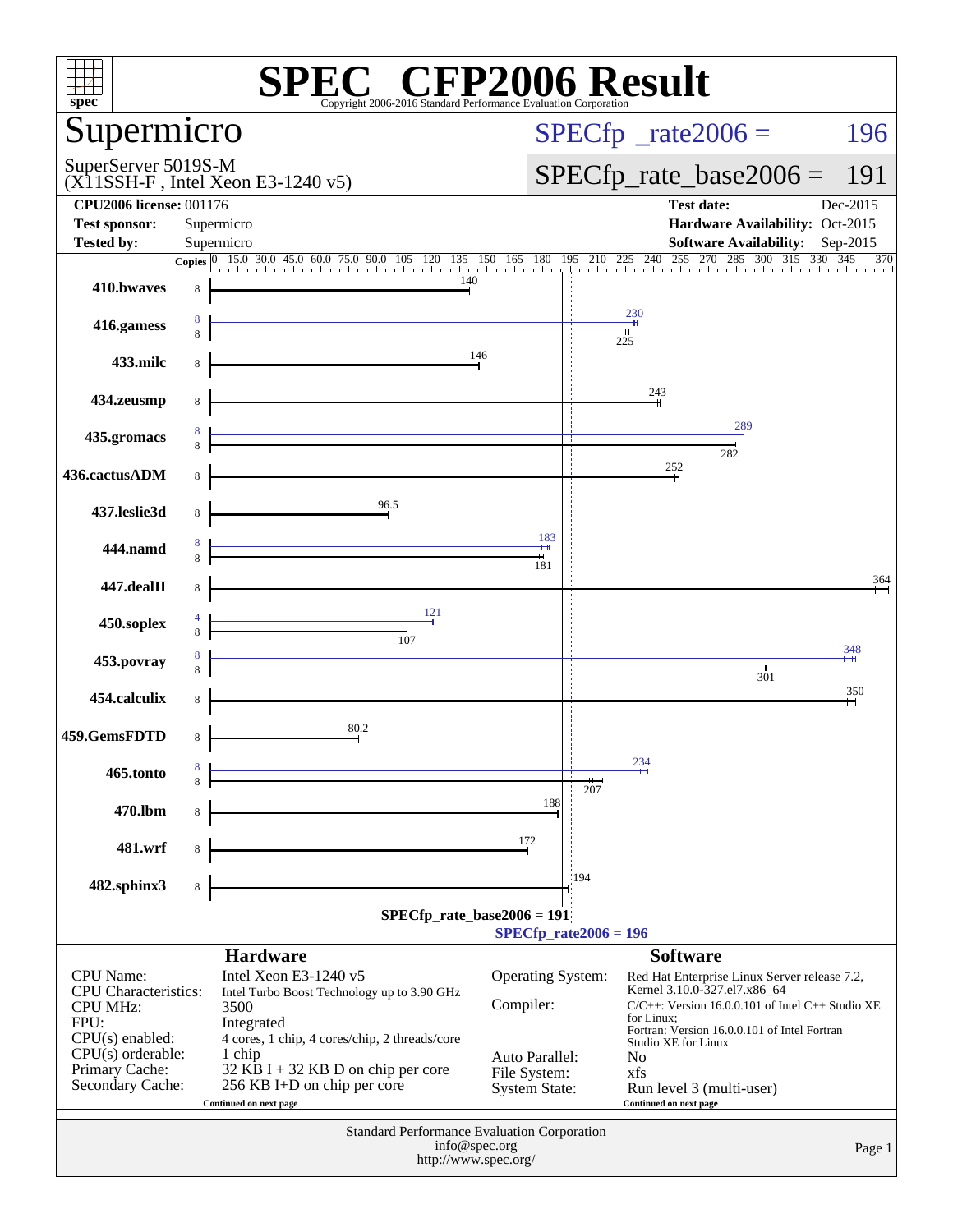

# Supermicro

#### SuperServer 5019S-M

(X11SSH-F , Intel Xeon E3-1240 v5)

#### $SPECTp_rate2006 = 196$

## [SPECfp\\_rate\\_base2006 =](http://www.spec.org/auto/cpu2006/Docs/result-fields.html#SPECfpratebase2006) 191

| <b>CPU2006 license: 001176</b> |                                   |                       | <b>Test date:</b><br>Dec-2015               |  |  |  |  |
|--------------------------------|-----------------------------------|-----------------------|---------------------------------------------|--|--|--|--|
| <b>Test sponsor:</b>           | Supermicro                        |                       | Hardware Availability: Oct-2015             |  |  |  |  |
| <b>Tested by:</b>              | Supermicro                        |                       | <b>Software Availability:</b><br>$Sep-2015$ |  |  |  |  |
| L3 Cache:                      | 8 MB I+D on chip per chip         | <b>Base Pointers:</b> | $32/64$ -bit                                |  |  |  |  |
| Other Cache:                   | None                              | Peak Pointers:        | $32/64$ -bit                                |  |  |  |  |
| Memory:                        | 16 GB (2 x 8 GB 2Rx8 PC4-2133P-U) | Other Software:       | None                                        |  |  |  |  |
| Disk Subsystem:                | 1 x 400 GB SATA III SSD           |                       |                                             |  |  |  |  |
| Other Hardware:                | None                              |                       |                                             |  |  |  |  |

|                   |               |                |       |                                                                                                          |       | <b>Results Table</b> |              |               |                |              |                |              |                |              |
|-------------------|---------------|----------------|-------|----------------------------------------------------------------------------------------------------------|-------|----------------------|--------------|---------------|----------------|--------------|----------------|--------------|----------------|--------------|
|                   |               |                |       | <b>Base</b>                                                                                              |       |                      |              |               |                |              | <b>Peak</b>    |              |                |              |
| <b>Benchmark</b>  | <b>Copies</b> | <b>Seconds</b> | Ratio | <b>Seconds</b>                                                                                           | Ratio | <b>Seconds</b>       | <b>Ratio</b> | <b>Copies</b> | <b>Seconds</b> | <b>Ratio</b> | <b>Seconds</b> | <b>Ratio</b> | <b>Seconds</b> | <b>Ratio</b> |
| 410.bwayes        | 8             | 775            | 140   | 775                                                                                                      | 140   | 775                  | 140          | 8             | 775            | 140          | 775            | 140          | 775            | <u>140</u>   |
| 416.gamess        | 8             | 697            | 225   | 699                                                                                                      | 224   | 690                  | 227          | 8             | 683            | 230          | 677            | 231          | 681            | 230          |
| $433$ .milc       | 8             | 504            | 146   | 505                                                                                                      | 145   | 505                  | 146          | 8             | 504            | 146          | 505            | 145          | 505            | <u>146</u>   |
| $434$ . zeusmp    | 8             | 301            | 242   | 300                                                                                                      | 243   | 299                  | 244          | 8             | 301            | 242          | 300            | 243          | 299            | 244          |
| 435.gromacs       | 8             | 201            | 285   | 203                                                                                                      | 282   | 205                  | 279          | 8             | 197            | 289          | 198            | 289          | 198            | 289          |
| 436.cactusADM     | 8             | 376            | 254   | 380                                                                                                      | 252   | 380                  | 252          | 8             | 376            | 254          | 380            | 252          | 380            | 252          |
| 437.leslie3d      | 8             | 781            | 96.3  | 779                                                                                                      | 96.5  | 779                  | 96.5         | 8             | 781            | 96.3         | 779            | 96.5         | 779            | 96.5         |
| 444.namd          | 8             | 355            | 181   | 360                                                                                                      | 178   | 355                  | 181          | 8             | 349            | 184          | 351            | 183          | 357            | 180          |
| $447$ .dealII     | 8             | 251            | 364   | 254                                                                                                      | 361   | 249                  | 368          | 8             | 251            | 364          | 254            | 361          | 249            | 368          |
| $450$ .soplex     | 8             | 625            | 107   | 626                                                                                                      | 107   | 626                  | 107          | 4             | 277            | 121          | 276            | 121          | 277            | <b>121</b>   |
| 453.povray        | 8             | 141            | 301   | 141                                                                                                      | 301   | 141                  | 302          | 8             | <u>122</u>     | 348          | 122            | 350          | 124            | 344          |
| 454.calculix      | 8             | 189            | 350   | 189                                                                                                      | 350   | 191                  | 345          | 8             | 189            | 350          | 189            | 350          | 191            | 345          |
| 459.GemsFDTD      | 8             | 1059           | 80.1  | 1058                                                                                                     | 80.2  | 1056                 | 80.4         | 8             | 1059           | 80.1         | 1058           | 80.2         | 1056           | 80.4         |
| $465$ .tonto      | 8             | 383            | 206   | 380                                                                                                      | 207   | 371                  | 212          | 8             | 337            | 234          | 338            | 233          | 332            | 237          |
| 470.1bm           | 8             | 584            | 188   | 584                                                                                                      | 188   | 584                  | 188          | 8             | 584            | 188          | 584            | 188          | 584            | <b>188</b>   |
| 481.wrf           | 8             | 520            | 172   | 521                                                                                                      | 172   | 520                  | 172          | 8             | 520            | 172          | 521            | 172          | 520            | <u>172</u>   |
| $482$ .sphinx $3$ | 8             | 804            | 194   | 802                                                                                                      | 194   | 802                  | 194          | 8             | 804            | 194          | 802            | 194          | 802            | <u>194</u>   |
|                   |               |                |       | Results appear in the order in which they were run. Bold underlined text indicates a median measurement. |       |                      |              |               |                |              |                |              |                |              |

#### **[Submit Notes](http://www.spec.org/auto/cpu2006/Docs/result-fields.html#SubmitNotes)**

 The taskset mechanism was used to bind copies to processors. The config file option 'submit' was used to generate taskset commands to bind each copy to a specific processor. For details, please see the config file.

#### **[Operating System Notes](http://www.spec.org/auto/cpu2006/Docs/result-fields.html#OperatingSystemNotes)**

Stack size set to unlimited using "ulimit -s unlimited"

#### **[Platform Notes](http://www.spec.org/auto/cpu2006/Docs/result-fields.html#PlatformNotes)**

 Sysinfo program /home/cpu2006/config/sysinfo.rev6914 \$Rev: 6914 \$ \$Date:: 2014-06-25 #\$ e3fbb8667b5a285932ceab81e28219e1 running on localhost.localdomain Tue Dec 29 15:12:12 2015

Continued on next page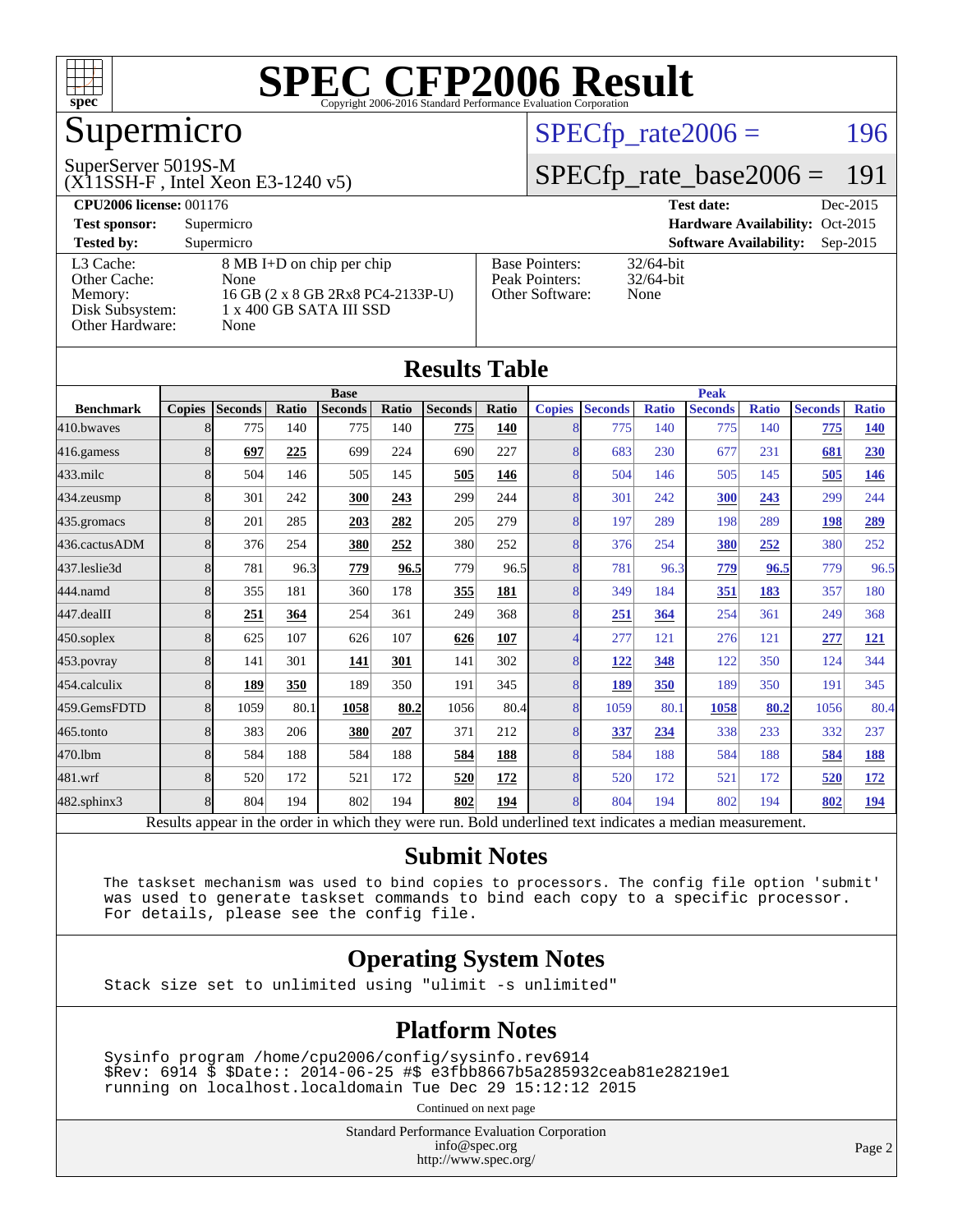

## Supermicro

 $SPECTp\_rate2006 = 196$ 

SuperServer 5019S-M

[SPECfp\\_rate\\_base2006 =](http://www.spec.org/auto/cpu2006/Docs/result-fields.html#SPECfpratebase2006) 191

(X11SSH-F , Intel Xeon E3-1240 v5)

**[CPU2006 license:](http://www.spec.org/auto/cpu2006/Docs/result-fields.html#CPU2006license)** 001176 **[Test date:](http://www.spec.org/auto/cpu2006/Docs/result-fields.html#Testdate)** Dec-2015 **[Test sponsor:](http://www.spec.org/auto/cpu2006/Docs/result-fields.html#Testsponsor)** Supermicro Supermicro **[Hardware Availability:](http://www.spec.org/auto/cpu2006/Docs/result-fields.html#HardwareAvailability)** Oct-2015 **[Tested by:](http://www.spec.org/auto/cpu2006/Docs/result-fields.html#Testedby)** Supermicro **[Software Availability:](http://www.spec.org/auto/cpu2006/Docs/result-fields.html#SoftwareAvailability)** Sep-2015

#### **[Platform Notes \(Continued\)](http://www.spec.org/auto/cpu2006/Docs/result-fields.html#PlatformNotes)**

Standard Performance Evaluation Corporation [info@spec.org](mailto:info@spec.org) <http://www.spec.org/> This section contains SUT (System Under Test) info as seen by some common utilities. To remove or add to this section, see: <http://www.spec.org/cpu2006/Docs/config.html#sysinfo> From /proc/cpuinfo model name : Intel $(R)$  Xeon $(R)$  CPU E3-1240 v5 @ 3.50GHz 1 "physical id"s (chips) 8 "processors" cores, siblings (Caution: counting these is hw and system dependent. The following excerpts from /proc/cpuinfo might not be reliable. Use with caution.) cpu cores : 4 siblings : 8 physical 0: cores 0 1 2 3 cache size : 8192 KB From /proc/meminfo MemTotal: 16088116 kB<br>HugePages Total: 0 HugePages\_Total: 0<br>Hugepagesize: 2048 kB Hugepagesize: From /etc/\*release\* /etc/\*version\* os-release: NAME="Red Hat Enterprise Linux Server" VERSION="7.2 (Maipo)" ID="rhel" ID\_LIKE="fedora" VERSION\_ID="7.2" PRETTY\_NAME="Red Hat Enterprise Linux Server 7.2 (Maipo)" ANSI\_COLOR="0;31" CPE\_NAME="cpe:/o:redhat:enterprise\_linux:7.2:GA:server" redhat-release: Red Hat Enterprise Linux Server release 7.2 (Maipo) system-release: Red Hat Enterprise Linux Server release 7.2 (Maipo) system-release-cpe: cpe:/o:redhat:enterprise\_linux:7.2:ga:server uname -a: Linux localhost.localdomain 3.10.0-327.el7.x86\_64 #1 SMP Thu Oct 29 17:29:29 EDT 2015 x86\_64 x86\_64 x86\_64 GNU/Linux run-level 3 Dec 29 07:30 SPEC is set to: /home/cpu2006 Type Size Used Avail Use% Mounted on<br>xfs 280G 26G 254G 10% / /dev/mapper/rhel-root xfs 280G Additional information from dmidecode: Warning: Use caution when you interpret this section. The 'dmidecode' program reads system data which is "intended to allow hardware to be accurately determined", but the intent may not be met, as there are frequent changes to hardware, firmware, and the "DMTF SMBIOS" standard. Continued on next page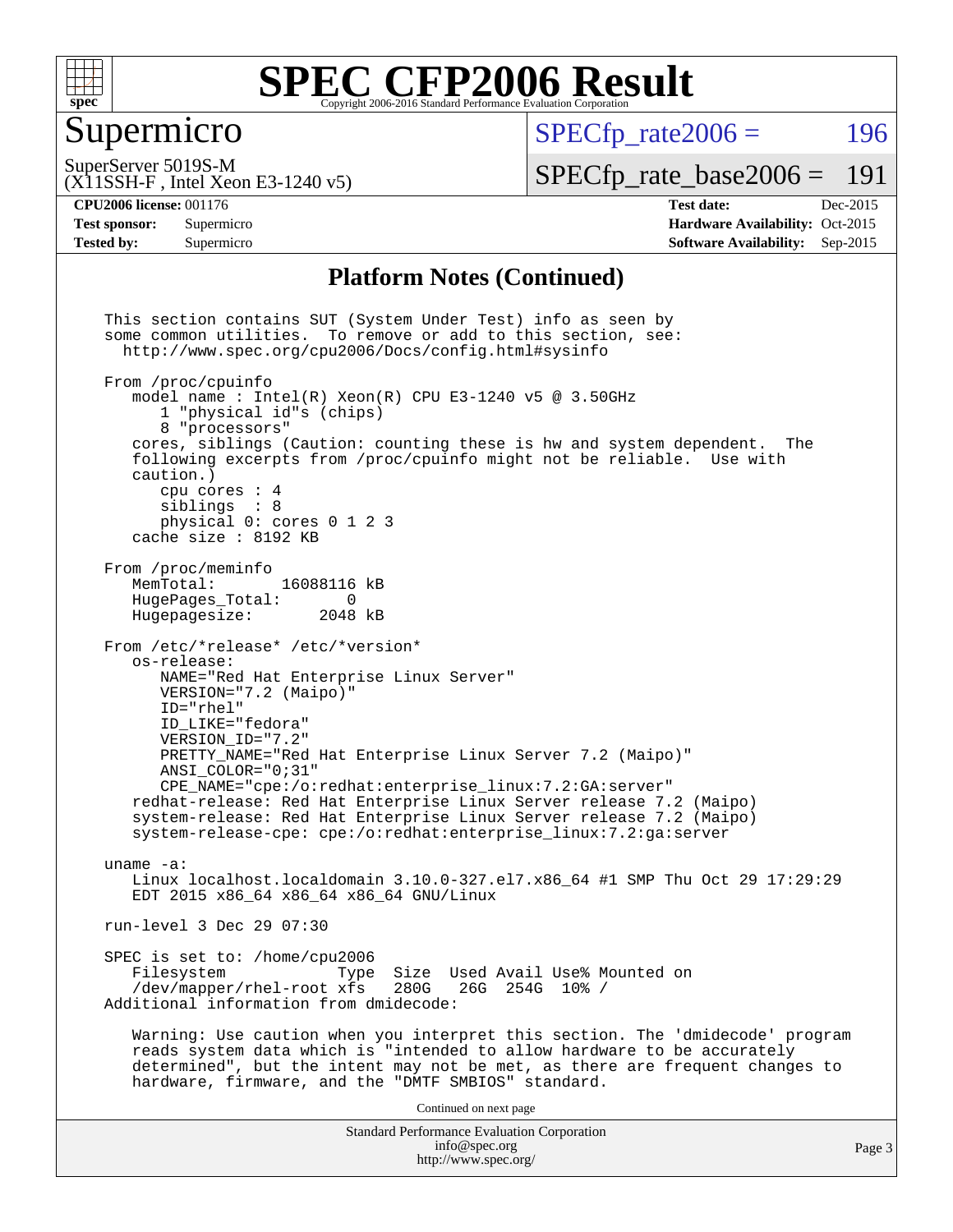

## Supermicro

 $SPECTp_rate2006 = 196$ 

SuperServer 5019S-M

[SPECfp\\_rate\\_base2006 =](http://www.spec.org/auto/cpu2006/Docs/result-fields.html#SPECfpratebase2006) 191

(X11SSH-F , Intel Xeon E3-1240 v5)

**[CPU2006 license:](http://www.spec.org/auto/cpu2006/Docs/result-fields.html#CPU2006license)** 001176 **[Test date:](http://www.spec.org/auto/cpu2006/Docs/result-fields.html#Testdate)** Dec-2015 **[Test sponsor:](http://www.spec.org/auto/cpu2006/Docs/result-fields.html#Testsponsor)** Supermicro Supermicro **[Hardware Availability:](http://www.spec.org/auto/cpu2006/Docs/result-fields.html#HardwareAvailability)** Oct-2015 **[Tested by:](http://www.spec.org/auto/cpu2006/Docs/result-fields.html#Testedby)** Supermicro **Supermicro [Software Availability:](http://www.spec.org/auto/cpu2006/Docs/result-fields.html#SoftwareAvailability)** Sep-2015

#### **[Platform Notes \(Continued\)](http://www.spec.org/auto/cpu2006/Docs/result-fields.html#PlatformNotes)**

 BIOS American Megatrends Inc. 1.0a 11/13/2015 Memory: 2x Micron 16ATF1G64AZ-2G1A2 8 GB 2 rank 2133 MHz 2x Not Specified Not Specified

(End of data from sysinfo program)

#### **[General Notes](http://www.spec.org/auto/cpu2006/Docs/result-fields.html#GeneralNotes)**

Environment variables set by runspec before the start of the run: LD\_LIBRARY\_PATH = "/home/cpu2006/libs/32:/home/cpu2006/libs/64:/home/cpu2006/sh"

 Binaries compiled on a system with 1x Intel Core i5-4670K CPU + 32GB memory using RedHat EL 7.1 Transparent Huge Pages enabled with: echo always > /sys/kernel/mm/transparent\_hugepage/enabled

### **[Base Compiler Invocation](http://www.spec.org/auto/cpu2006/Docs/result-fields.html#BaseCompilerInvocation)**

 $C$  benchmarks:<br>icc  $-m64$ 

[C++ benchmarks:](http://www.spec.org/auto/cpu2006/Docs/result-fields.html#CXXbenchmarks) [icpc -m64](http://www.spec.org/cpu2006/results/res2016q1/cpu2006-20160106-38563.flags.html#user_CXXbase_intel_icpc_64bit_bedb90c1146cab66620883ef4f41a67e)

[Fortran benchmarks](http://www.spec.org/auto/cpu2006/Docs/result-fields.html#Fortranbenchmarks): [ifort -m64](http://www.spec.org/cpu2006/results/res2016q1/cpu2006-20160106-38563.flags.html#user_FCbase_intel_ifort_64bit_ee9d0fb25645d0210d97eb0527dcc06e)

[Benchmarks using both Fortran and C](http://www.spec.org/auto/cpu2006/Docs/result-fields.html#BenchmarksusingbothFortranandC): [icc -m64](http://www.spec.org/cpu2006/results/res2016q1/cpu2006-20160106-38563.flags.html#user_CC_FCbase_intel_icc_64bit_0b7121f5ab7cfabee23d88897260401c) [ifort -m64](http://www.spec.org/cpu2006/results/res2016q1/cpu2006-20160106-38563.flags.html#user_CC_FCbase_intel_ifort_64bit_ee9d0fb25645d0210d97eb0527dcc06e)

### **[Base Portability Flags](http://www.spec.org/auto/cpu2006/Docs/result-fields.html#BasePortabilityFlags)**

| 410.bwaves: -DSPEC CPU LP64                |  |
|--------------------------------------------|--|
| 416.gamess: -DSPEC_CPU_LP64                |  |
| 433.milc: -DSPEC CPU LP64                  |  |
| 434.zeusmp: -DSPEC_CPU_LP64                |  |
| 435.gromacs: -DSPEC_CPU_LP64 -nofor_main   |  |
| 436.cactusADM: -DSPEC CPU LP64 -nofor main |  |
| 437.leslie3d: -DSPEC CPU LP64              |  |
| 444.namd: - DSPEC CPU LP64                 |  |
| 447.dealII: -DSPEC_CPU LP64                |  |
| 450.soplex: -DSPEC_CPU_LP64                |  |
| 453.povray: -DSPEC_CPU_LP64                |  |
| 454.calculix: - DSPEC_CPU_LP64 -nofor_main |  |
| 459. GemsFDTD: - DSPEC CPU LP64            |  |

Continued on next page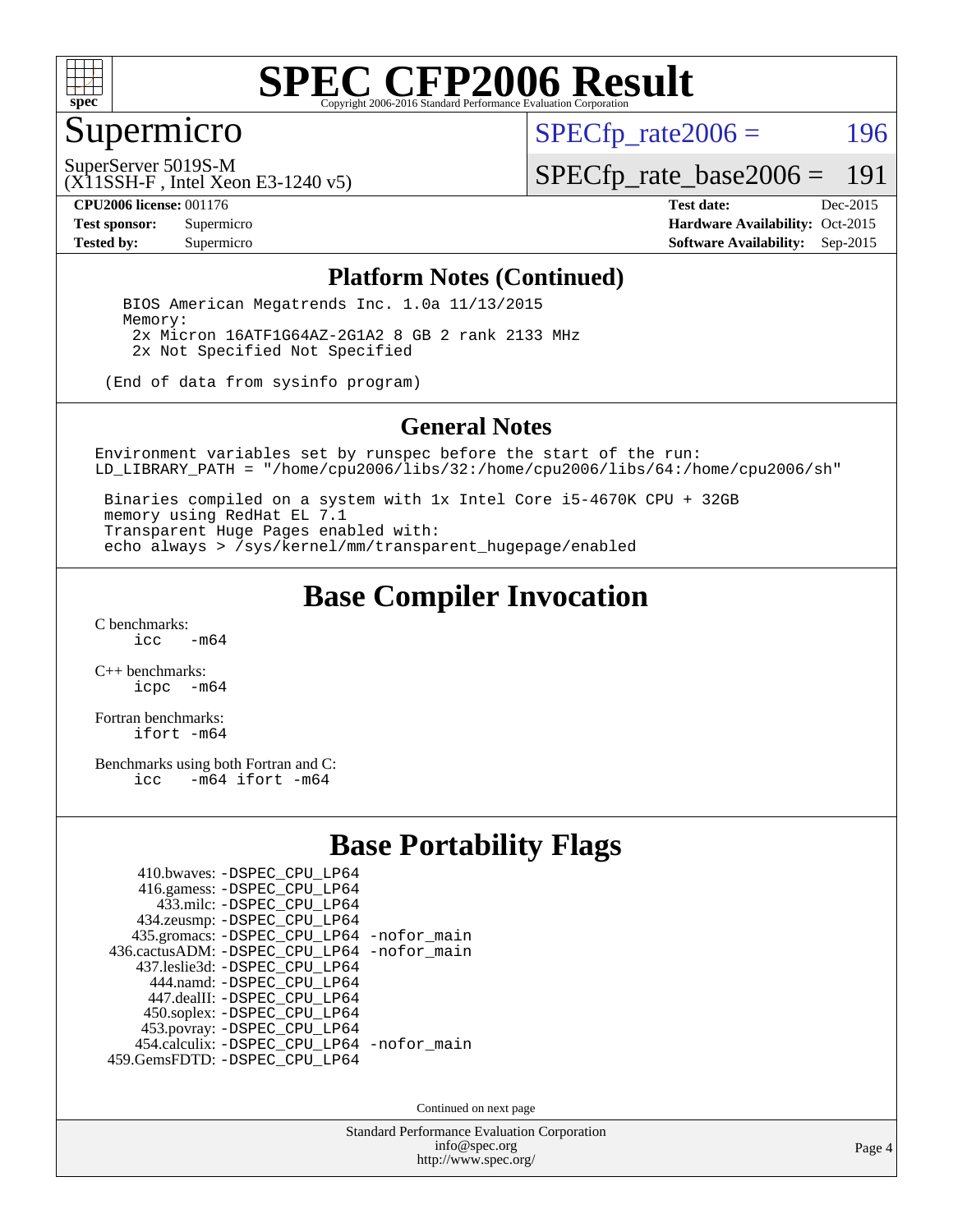

## Supermicro

 $SPECTp\_rate2006 = 196$ 

SuperServer 5019S-M

[SPECfp\\_rate\\_base2006 =](http://www.spec.org/auto/cpu2006/Docs/result-fields.html#SPECfpratebase2006) 191

(X11SSH-F , Intel Xeon E3-1240 v5)

**[CPU2006 license:](http://www.spec.org/auto/cpu2006/Docs/result-fields.html#CPU2006license)** 001176 **[Test date:](http://www.spec.org/auto/cpu2006/Docs/result-fields.html#Testdate)** Dec-2015 **[Test sponsor:](http://www.spec.org/auto/cpu2006/Docs/result-fields.html#Testsponsor)** Supermicro Supermicro **[Hardware Availability:](http://www.spec.org/auto/cpu2006/Docs/result-fields.html#HardwareAvailability)** Oct-2015 **[Tested by:](http://www.spec.org/auto/cpu2006/Docs/result-fields.html#Testedby)** Supermicro **Supermicro [Software Availability:](http://www.spec.org/auto/cpu2006/Docs/result-fields.html#SoftwareAvailability)** Sep-2015

## **[Base Portability Flags \(Continued\)](http://www.spec.org/auto/cpu2006/Docs/result-fields.html#BasePortabilityFlags)**

 465.tonto: [-DSPEC\\_CPU\\_LP64](http://www.spec.org/cpu2006/results/res2016q1/cpu2006-20160106-38563.flags.html#suite_basePORTABILITY465_tonto_DSPEC_CPU_LP64) 470.lbm: [-DSPEC\\_CPU\\_LP64](http://www.spec.org/cpu2006/results/res2016q1/cpu2006-20160106-38563.flags.html#suite_basePORTABILITY470_lbm_DSPEC_CPU_LP64) 482.sphinx3: [-DSPEC\\_CPU\\_LP64](http://www.spec.org/cpu2006/results/res2016q1/cpu2006-20160106-38563.flags.html#suite_basePORTABILITY482_sphinx3_DSPEC_CPU_LP64)

481.wrf: [-DSPEC\\_CPU\\_LP64](http://www.spec.org/cpu2006/results/res2016q1/cpu2006-20160106-38563.flags.html#suite_basePORTABILITY481_wrf_DSPEC_CPU_LP64) [-DSPEC\\_CPU\\_CASE\\_FLAG](http://www.spec.org/cpu2006/results/res2016q1/cpu2006-20160106-38563.flags.html#b481.wrf_baseCPORTABILITY_DSPEC_CPU_CASE_FLAG) [-DSPEC\\_CPU\\_LINUX](http://www.spec.org/cpu2006/results/res2016q1/cpu2006-20160106-38563.flags.html#b481.wrf_baseCPORTABILITY_DSPEC_CPU_LINUX)

**[Base Optimization Flags](http://www.spec.org/auto/cpu2006/Docs/result-fields.html#BaseOptimizationFlags)**

[C benchmarks](http://www.spec.org/auto/cpu2006/Docs/result-fields.html#Cbenchmarks):

[-xCORE-AVX2](http://www.spec.org/cpu2006/results/res2016q1/cpu2006-20160106-38563.flags.html#user_CCbase_f-xAVX2_5f5fc0cbe2c9f62c816d3e45806c70d7) [-ipo](http://www.spec.org/cpu2006/results/res2016q1/cpu2006-20160106-38563.flags.html#user_CCbase_f-ipo) [-O3](http://www.spec.org/cpu2006/results/res2016q1/cpu2006-20160106-38563.flags.html#user_CCbase_f-O3) [-no-prec-div](http://www.spec.org/cpu2006/results/res2016q1/cpu2006-20160106-38563.flags.html#user_CCbase_f-no-prec-div) [-opt-prefetch](http://www.spec.org/cpu2006/results/res2016q1/cpu2006-20160106-38563.flags.html#user_CCbase_f-opt-prefetch) [-auto-p32](http://www.spec.org/cpu2006/results/res2016q1/cpu2006-20160106-38563.flags.html#user_CCbase_f-auto-p32) [-ansi-alias](http://www.spec.org/cpu2006/results/res2016q1/cpu2006-20160106-38563.flags.html#user_CCbase_f-ansi-alias) [-opt-mem-layout-trans=3](http://www.spec.org/cpu2006/results/res2016q1/cpu2006-20160106-38563.flags.html#user_CCbase_f-opt-mem-layout-trans_a7b82ad4bd7abf52556d4961a2ae94d5)

[C++ benchmarks:](http://www.spec.org/auto/cpu2006/Docs/result-fields.html#CXXbenchmarks)

[-xCORE-AVX2](http://www.spec.org/cpu2006/results/res2016q1/cpu2006-20160106-38563.flags.html#user_CXXbase_f-xAVX2_5f5fc0cbe2c9f62c816d3e45806c70d7) [-ipo](http://www.spec.org/cpu2006/results/res2016q1/cpu2006-20160106-38563.flags.html#user_CXXbase_f-ipo) [-O3](http://www.spec.org/cpu2006/results/res2016q1/cpu2006-20160106-38563.flags.html#user_CXXbase_f-O3) [-no-prec-div](http://www.spec.org/cpu2006/results/res2016q1/cpu2006-20160106-38563.flags.html#user_CXXbase_f-no-prec-div) [-opt-prefetch](http://www.spec.org/cpu2006/results/res2016q1/cpu2006-20160106-38563.flags.html#user_CXXbase_f-opt-prefetch) [-auto-p32](http://www.spec.org/cpu2006/results/res2016q1/cpu2006-20160106-38563.flags.html#user_CXXbase_f-auto-p32) [-ansi-alias](http://www.spec.org/cpu2006/results/res2016q1/cpu2006-20160106-38563.flags.html#user_CXXbase_f-ansi-alias) [-opt-mem-layout-trans=3](http://www.spec.org/cpu2006/results/res2016q1/cpu2006-20160106-38563.flags.html#user_CXXbase_f-opt-mem-layout-trans_a7b82ad4bd7abf52556d4961a2ae94d5)

[Fortran benchmarks](http://www.spec.org/auto/cpu2006/Docs/result-fields.html#Fortranbenchmarks):

[-xCORE-AVX2](http://www.spec.org/cpu2006/results/res2016q1/cpu2006-20160106-38563.flags.html#user_FCbase_f-xAVX2_5f5fc0cbe2c9f62c816d3e45806c70d7) [-ipo](http://www.spec.org/cpu2006/results/res2016q1/cpu2006-20160106-38563.flags.html#user_FCbase_f-ipo) [-O3](http://www.spec.org/cpu2006/results/res2016q1/cpu2006-20160106-38563.flags.html#user_FCbase_f-O3) [-no-prec-div](http://www.spec.org/cpu2006/results/res2016q1/cpu2006-20160106-38563.flags.html#user_FCbase_f-no-prec-div) [-opt-prefetch](http://www.spec.org/cpu2006/results/res2016q1/cpu2006-20160106-38563.flags.html#user_FCbase_f-opt-prefetch)

[Benchmarks using both Fortran and C](http://www.spec.org/auto/cpu2006/Docs/result-fields.html#BenchmarksusingbothFortranandC):

[-xCORE-AVX2](http://www.spec.org/cpu2006/results/res2016q1/cpu2006-20160106-38563.flags.html#user_CC_FCbase_f-xAVX2_5f5fc0cbe2c9f62c816d3e45806c70d7) [-ipo](http://www.spec.org/cpu2006/results/res2016q1/cpu2006-20160106-38563.flags.html#user_CC_FCbase_f-ipo) [-O3](http://www.spec.org/cpu2006/results/res2016q1/cpu2006-20160106-38563.flags.html#user_CC_FCbase_f-O3) [-no-prec-div](http://www.spec.org/cpu2006/results/res2016q1/cpu2006-20160106-38563.flags.html#user_CC_FCbase_f-no-prec-div) [-opt-prefetch](http://www.spec.org/cpu2006/results/res2016q1/cpu2006-20160106-38563.flags.html#user_CC_FCbase_f-opt-prefetch) [-auto-p32](http://www.spec.org/cpu2006/results/res2016q1/cpu2006-20160106-38563.flags.html#user_CC_FCbase_f-auto-p32) [-ansi-alias](http://www.spec.org/cpu2006/results/res2016q1/cpu2006-20160106-38563.flags.html#user_CC_FCbase_f-ansi-alias) [-opt-mem-layout-trans=3](http://www.spec.org/cpu2006/results/res2016q1/cpu2006-20160106-38563.flags.html#user_CC_FCbase_f-opt-mem-layout-trans_a7b82ad4bd7abf52556d4961a2ae94d5)

### **[Peak Compiler Invocation](http://www.spec.org/auto/cpu2006/Docs/result-fields.html#PeakCompilerInvocation)**

[C benchmarks](http://www.spec.org/auto/cpu2006/Docs/result-fields.html#Cbenchmarks): [icc -m64](http://www.spec.org/cpu2006/results/res2016q1/cpu2006-20160106-38563.flags.html#user_CCpeak_intel_icc_64bit_0b7121f5ab7cfabee23d88897260401c)

[C++ benchmarks \(except as noted below\):](http://www.spec.org/auto/cpu2006/Docs/result-fields.html#CXXbenchmarksexceptasnotedbelow) [icpc -m64](http://www.spec.org/cpu2006/results/res2016q1/cpu2006-20160106-38563.flags.html#user_CXXpeak_intel_icpc_64bit_bedb90c1146cab66620883ef4f41a67e)

450.soplex: [icpc -m32 -L/opt/intel/compilers\\_and\\_libraries\\_2016/linux/compiler/lib/ia32\\_lin](http://www.spec.org/cpu2006/results/res2016q1/cpu2006-20160106-38563.flags.html#user_peakCXXLD450_soplex_intel_icpc_b4f50a394bdb4597aa5879c16bc3f5c5)

[Fortran benchmarks](http://www.spec.org/auto/cpu2006/Docs/result-fields.html#Fortranbenchmarks): [ifort -m64](http://www.spec.org/cpu2006/results/res2016q1/cpu2006-20160106-38563.flags.html#user_FCpeak_intel_ifort_64bit_ee9d0fb25645d0210d97eb0527dcc06e)

[Benchmarks using both Fortran and C](http://www.spec.org/auto/cpu2006/Docs/result-fields.html#BenchmarksusingbothFortranandC): [icc -m64](http://www.spec.org/cpu2006/results/res2016q1/cpu2006-20160106-38563.flags.html#user_CC_FCpeak_intel_icc_64bit_0b7121f5ab7cfabee23d88897260401c) [ifort -m64](http://www.spec.org/cpu2006/results/res2016q1/cpu2006-20160106-38563.flags.html#user_CC_FCpeak_intel_ifort_64bit_ee9d0fb25645d0210d97eb0527dcc06e)

## **[Peak Portability Flags](http://www.spec.org/auto/cpu2006/Docs/result-fields.html#PeakPortabilityFlags)**

 410.bwaves: [-DSPEC\\_CPU\\_LP64](http://www.spec.org/cpu2006/results/res2016q1/cpu2006-20160106-38563.flags.html#suite_peakPORTABILITY410_bwaves_DSPEC_CPU_LP64) 416.gamess: [-DSPEC\\_CPU\\_LP64](http://www.spec.org/cpu2006/results/res2016q1/cpu2006-20160106-38563.flags.html#suite_peakPORTABILITY416_gamess_DSPEC_CPU_LP64) 433.milc: [-DSPEC\\_CPU\\_LP64](http://www.spec.org/cpu2006/results/res2016q1/cpu2006-20160106-38563.flags.html#suite_peakPORTABILITY433_milc_DSPEC_CPU_LP64)

Continued on next page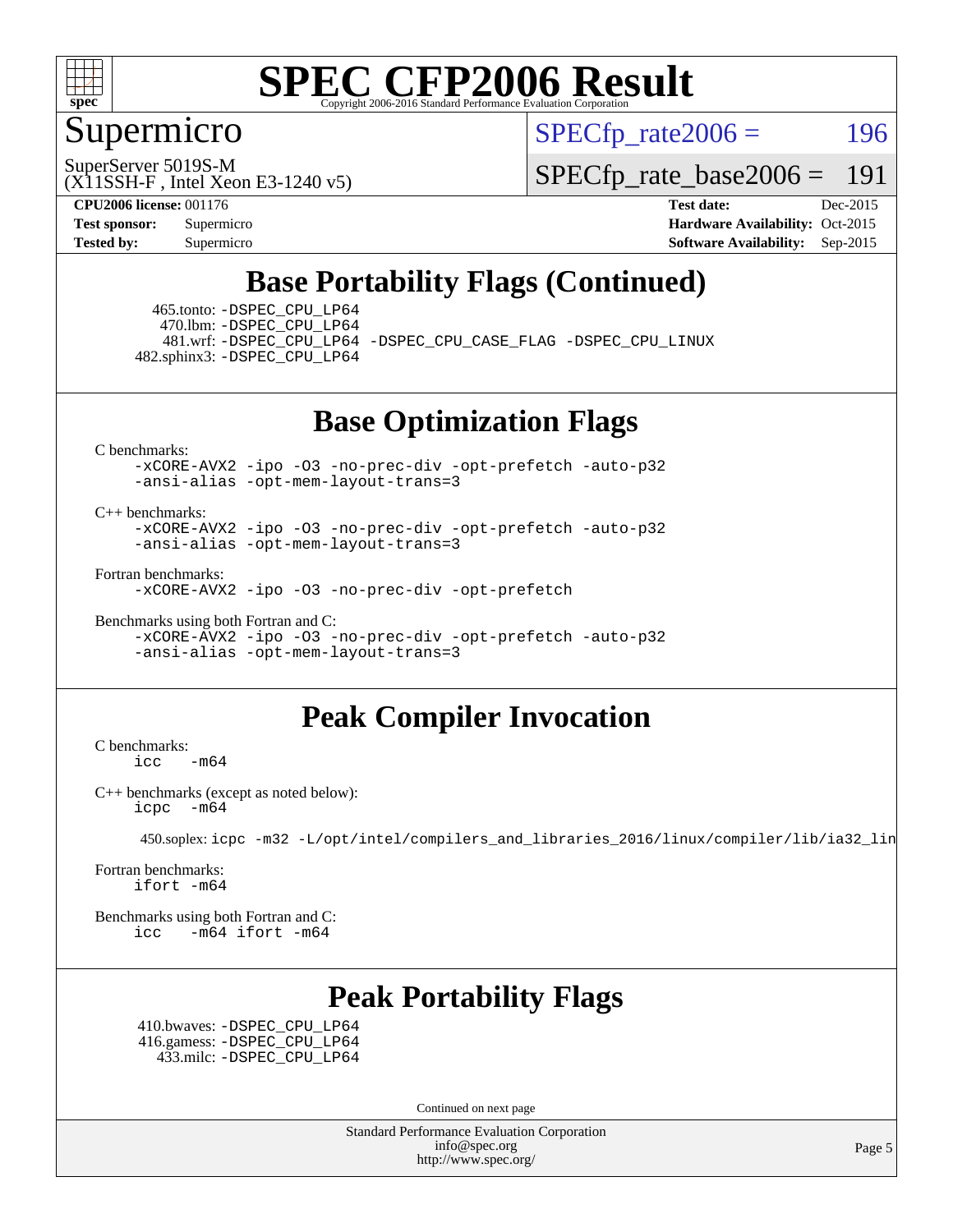

## Supermicro

 $SPECTp\_rate2006 = 196$ 

SuperServer 5019S-M

[SPECfp\\_rate\\_base2006 =](http://www.spec.org/auto/cpu2006/Docs/result-fields.html#SPECfpratebase2006) 191

**[CPU2006 license:](http://www.spec.org/auto/cpu2006/Docs/result-fields.html#CPU2006license)** 001176 **[Test date:](http://www.spec.org/auto/cpu2006/Docs/result-fields.html#Testdate)** Dec-2015

(X11SSH-F , Intel Xeon E3-1240 v5)

| Test sponsor: | Supermicro |
|---------------|------------|
| Tested by:    | Supermicro |

**[Hardware Availability:](http://www.spec.org/auto/cpu2006/Docs/result-fields.html#HardwareAvailability)** Oct-2015 **[Software Availability:](http://www.spec.org/auto/cpu2006/Docs/result-fields.html#SoftwareAvailability)** Sep-2015

## **[Peak Portability Flags \(Continued\)](http://www.spec.org/auto/cpu2006/Docs/result-fields.html#PeakPortabilityFlags)**

 434.zeusmp: [-DSPEC\\_CPU\\_LP64](http://www.spec.org/cpu2006/results/res2016q1/cpu2006-20160106-38563.flags.html#suite_peakPORTABILITY434_zeusmp_DSPEC_CPU_LP64) 435.gromacs: [-DSPEC\\_CPU\\_LP64](http://www.spec.org/cpu2006/results/res2016q1/cpu2006-20160106-38563.flags.html#suite_peakPORTABILITY435_gromacs_DSPEC_CPU_LP64) [-nofor\\_main](http://www.spec.org/cpu2006/results/res2016q1/cpu2006-20160106-38563.flags.html#user_peakLDPORTABILITY435_gromacs_f-nofor_main) 436.cactusADM: [-DSPEC\\_CPU\\_LP64](http://www.spec.org/cpu2006/results/res2016q1/cpu2006-20160106-38563.flags.html#suite_peakPORTABILITY436_cactusADM_DSPEC_CPU_LP64) [-nofor\\_main](http://www.spec.org/cpu2006/results/res2016q1/cpu2006-20160106-38563.flags.html#user_peakLDPORTABILITY436_cactusADM_f-nofor_main) 437.leslie3d: [-DSPEC\\_CPU\\_LP64](http://www.spec.org/cpu2006/results/res2016q1/cpu2006-20160106-38563.flags.html#suite_peakPORTABILITY437_leslie3d_DSPEC_CPU_LP64) 444.namd: [-DSPEC\\_CPU\\_LP64](http://www.spec.org/cpu2006/results/res2016q1/cpu2006-20160106-38563.flags.html#suite_peakPORTABILITY444_namd_DSPEC_CPU_LP64) 447.dealII: [-DSPEC\\_CPU\\_LP64](http://www.spec.org/cpu2006/results/res2016q1/cpu2006-20160106-38563.flags.html#suite_peakPORTABILITY447_dealII_DSPEC_CPU_LP64) 450.soplex: [-D\\_FILE\\_OFFSET\\_BITS=64](http://www.spec.org/cpu2006/results/res2016q1/cpu2006-20160106-38563.flags.html#user_peakPORTABILITY450_soplex_file_offset_bits_64_438cf9856305ebd76870a2c6dc2689ab) 453.povray: [-DSPEC\\_CPU\\_LP64](http://www.spec.org/cpu2006/results/res2016q1/cpu2006-20160106-38563.flags.html#suite_peakPORTABILITY453_povray_DSPEC_CPU_LP64) 454.calculix: [-DSPEC\\_CPU\\_LP64](http://www.spec.org/cpu2006/results/res2016q1/cpu2006-20160106-38563.flags.html#suite_peakPORTABILITY454_calculix_DSPEC_CPU_LP64) [-nofor\\_main](http://www.spec.org/cpu2006/results/res2016q1/cpu2006-20160106-38563.flags.html#user_peakLDPORTABILITY454_calculix_f-nofor_main) 459.GemsFDTD: [-DSPEC\\_CPU\\_LP64](http://www.spec.org/cpu2006/results/res2016q1/cpu2006-20160106-38563.flags.html#suite_peakPORTABILITY459_GemsFDTD_DSPEC_CPU_LP64) 465.tonto: [-DSPEC\\_CPU\\_LP64](http://www.spec.org/cpu2006/results/res2016q1/cpu2006-20160106-38563.flags.html#suite_peakPORTABILITY465_tonto_DSPEC_CPU_LP64) 470.lbm: [-DSPEC\\_CPU\\_LP64](http://www.spec.org/cpu2006/results/res2016q1/cpu2006-20160106-38563.flags.html#suite_peakPORTABILITY470_lbm_DSPEC_CPU_LP64) 481.wrf: [-DSPEC\\_CPU\\_LP64](http://www.spec.org/cpu2006/results/res2016q1/cpu2006-20160106-38563.flags.html#suite_peakPORTABILITY481_wrf_DSPEC_CPU_LP64) [-DSPEC\\_CPU\\_CASE\\_FLAG](http://www.spec.org/cpu2006/results/res2016q1/cpu2006-20160106-38563.flags.html#b481.wrf_peakCPORTABILITY_DSPEC_CPU_CASE_FLAG) [-DSPEC\\_CPU\\_LINUX](http://www.spec.org/cpu2006/results/res2016q1/cpu2006-20160106-38563.flags.html#b481.wrf_peakCPORTABILITY_DSPEC_CPU_LINUX) 482.sphinx3: [-DSPEC\\_CPU\\_LP64](http://www.spec.org/cpu2006/results/res2016q1/cpu2006-20160106-38563.flags.html#suite_peakPORTABILITY482_sphinx3_DSPEC_CPU_LP64)

## **[Peak Optimization Flags](http://www.spec.org/auto/cpu2006/Docs/result-fields.html#PeakOptimizationFlags)**

[C benchmarks](http://www.spec.org/auto/cpu2006/Docs/result-fields.html#Cbenchmarks):

433.milc: basepeak = yes

 $470$ .lbm: basepeak = yes

482.sphinx3: basepeak = yes

#### [C++ benchmarks:](http://www.spec.org/auto/cpu2006/Docs/result-fields.html#CXXbenchmarks)

```
 444.namd: -xCORE-AVX2(pass 2) -prof-gen:threadsafe(pass 1)
-i\text{po}(pass 2) -\overset{\cdot}{\text{O}}3(pass 2)-no-prec-div(pass 2)
-par-num-threads=1(pass 1) -opt-mem-layout-trans=3(pass 2)
-prof-use(pass 2) -fno-alias -auto-ilp32
```
 $447$ .dealII: basepeak = yes

 450.soplex: [-xCORE-AVX2](http://www.spec.org/cpu2006/results/res2016q1/cpu2006-20160106-38563.flags.html#user_peakPASS2_CXXFLAGSPASS2_LDFLAGS450_soplex_f-xAVX2_5f5fc0cbe2c9f62c816d3e45806c70d7)(pass 2) [-prof-gen:threadsafe](http://www.spec.org/cpu2006/results/res2016q1/cpu2006-20160106-38563.flags.html#user_peakPASS1_CXXFLAGSPASS1_LDFLAGS450_soplex_prof_gen_21a26eb79f378b550acd7bec9fe4467a)(pass 1) [-ipo](http://www.spec.org/cpu2006/results/res2016q1/cpu2006-20160106-38563.flags.html#user_peakPASS2_CXXFLAGSPASS2_LDFLAGS450_soplex_f-ipo)(pass 2) [-O3](http://www.spec.org/cpu2006/results/res2016q1/cpu2006-20160106-38563.flags.html#user_peakPASS2_CXXFLAGSPASS2_LDFLAGS450_soplex_f-O3)(pass 2) [-no-prec-div](http://www.spec.org/cpu2006/results/res2016q1/cpu2006-20160106-38563.flags.html#user_peakPASS2_CXXFLAGSPASS2_LDFLAGS450_soplex_f-no-prec-div)(pass 2) [-par-num-threads=1](http://www.spec.org/cpu2006/results/res2016q1/cpu2006-20160106-38563.flags.html#user_peakPASS1_CXXFLAGSPASS1_LDFLAGS450_soplex_par_num_threads_786a6ff141b4e9e90432e998842df6c2)(pass 1) [-opt-mem-layout-trans=3](http://www.spec.org/cpu2006/results/res2016q1/cpu2006-20160106-38563.flags.html#user_peakPASS2_CXXFLAGS450_soplex_f-opt-mem-layout-trans_a7b82ad4bd7abf52556d4961a2ae94d5)(pass 2) [-prof-use](http://www.spec.org/cpu2006/results/res2016q1/cpu2006-20160106-38563.flags.html#user_peakPASS2_CXXFLAGSPASS2_LDFLAGS450_soplex_prof_use_bccf7792157ff70d64e32fe3e1250b55)(pass 2) [-opt-malloc-options=3](http://www.spec.org/cpu2006/results/res2016q1/cpu2006-20160106-38563.flags.html#user_peakOPTIMIZE450_soplex_f-opt-malloc-options_13ab9b803cf986b4ee62f0a5998c2238)

```
 453.povray: -xCORE-AVX2(pass 2) -prof-gen:threadsafe(pass 1)
-O3(pass 2)-no-prec-div(pass 2)
-par-num-threads=1(pass 1) -opt-mem-layout-trans=3(pass 2)
-prof-use(pass 2) -unroll4 -ansi-alias
```
[Fortran benchmarks](http://www.spec.org/auto/cpu2006/Docs/result-fields.html#Fortranbenchmarks):

 $410.bwaves: basepeak = yes$ 

Continued on next page